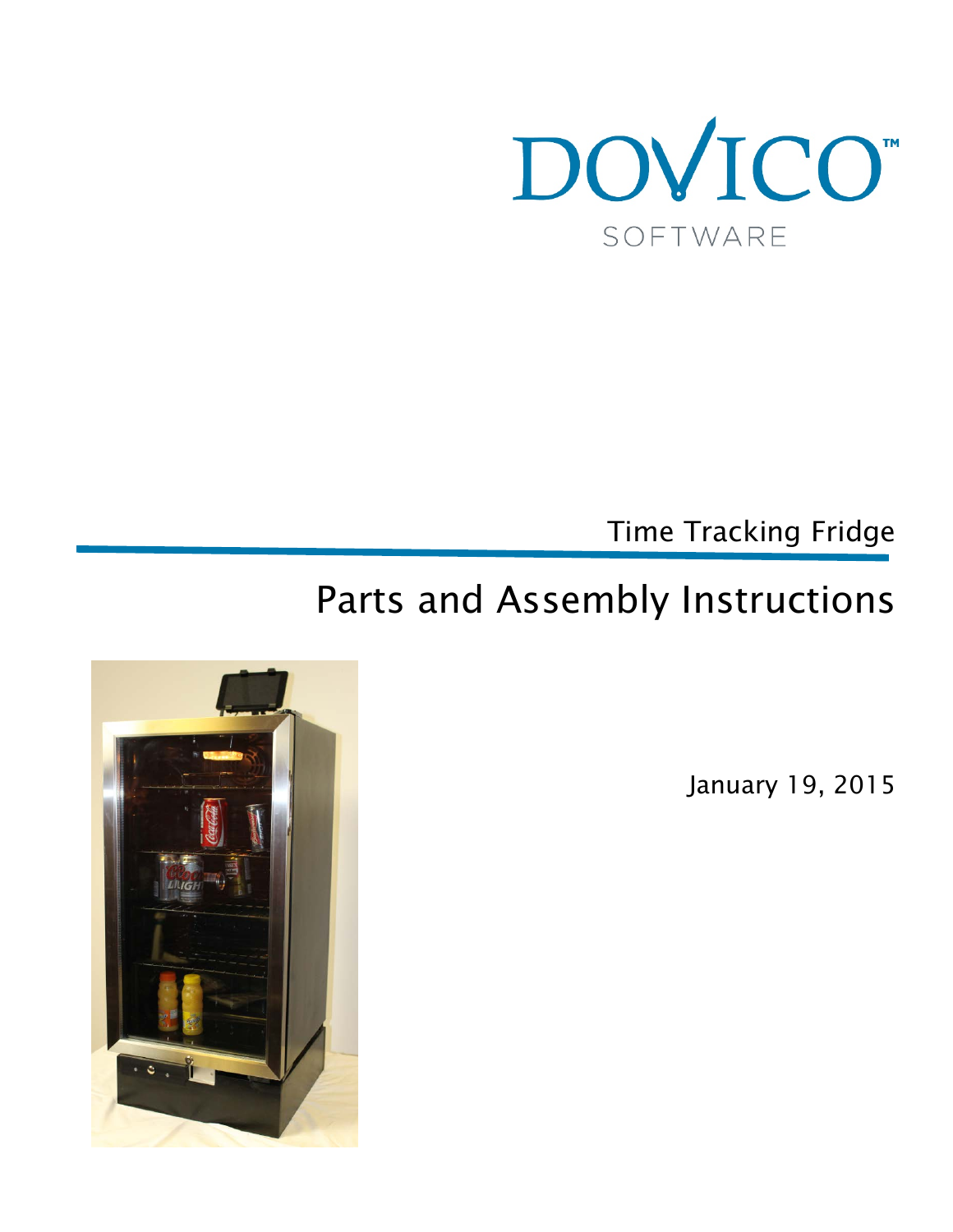# The Basic Operation

An Android app monitors your hosted Dovico database for a specific number/percent of submitted time for the week. Example: Unlock the refrigerator when the submitted time reaches 90% of the weekly total. A microcontroller circuit continuously monitors this app for that trigger sign. Once received, the microcontroller sends a signal to release the magnetic lock attached to the refrigerator.

# Summary

This document describes the components and how to put them together to build your own time tracking fridge. There are many ways to build your fridge, but the parts used and methods described here are based upon our budget and the skillsets available at Dovico (electronics and software development).

There are 3 custom parts. First is the base enclosure used to mount the magnetic lock assembly and to house many of the electronic components. Second is a bracket to mount the other half of the magnetic lock (the armature plate) to the refrigerator.

The 3rd custom part is the software/firmware for the Android device and the microcontroller. However, we will send you our Android app and the microcontroller code under one condition; that you send us photos of your time tracking fridge when it's done. If you send us a video that we can post, then we'll help you stock your refrigerator the first time. Just call your Dovico sales representative to get the process rolling.

All other parts you can purchase. We sourced our parts mostly through eBay. Although many can be purchased from your local electronic parts store (Radio Shack). See [Appendix A](#page-10-0) for the list of parts. Excluding the cost of the refrigerator and the Android device (tablet or smartphone), these parts will cost you approximately \$200 to \$250 dollars.

We're not providing detailed wiring diagrams. So you will need someone who can read component data sheets and to connect all the wires, some of which are 120 volts. Because of these factors, that person should be someone with a background in electronics.

The next page contains a basic diagram of the parts and their connections. The pages that follow provide a few more details and tips on the assembly.

Cheers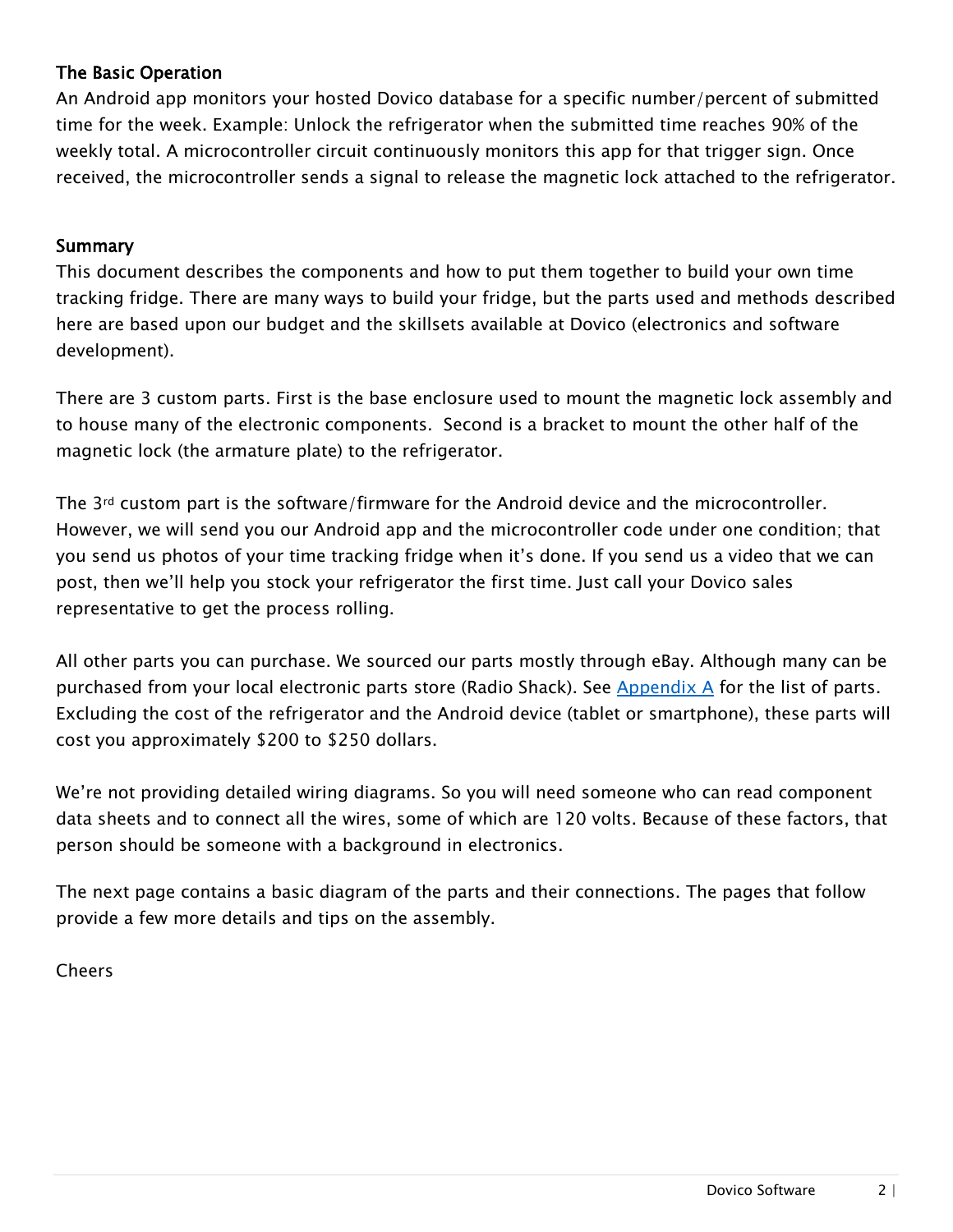# COMPONENT DIAGRAM

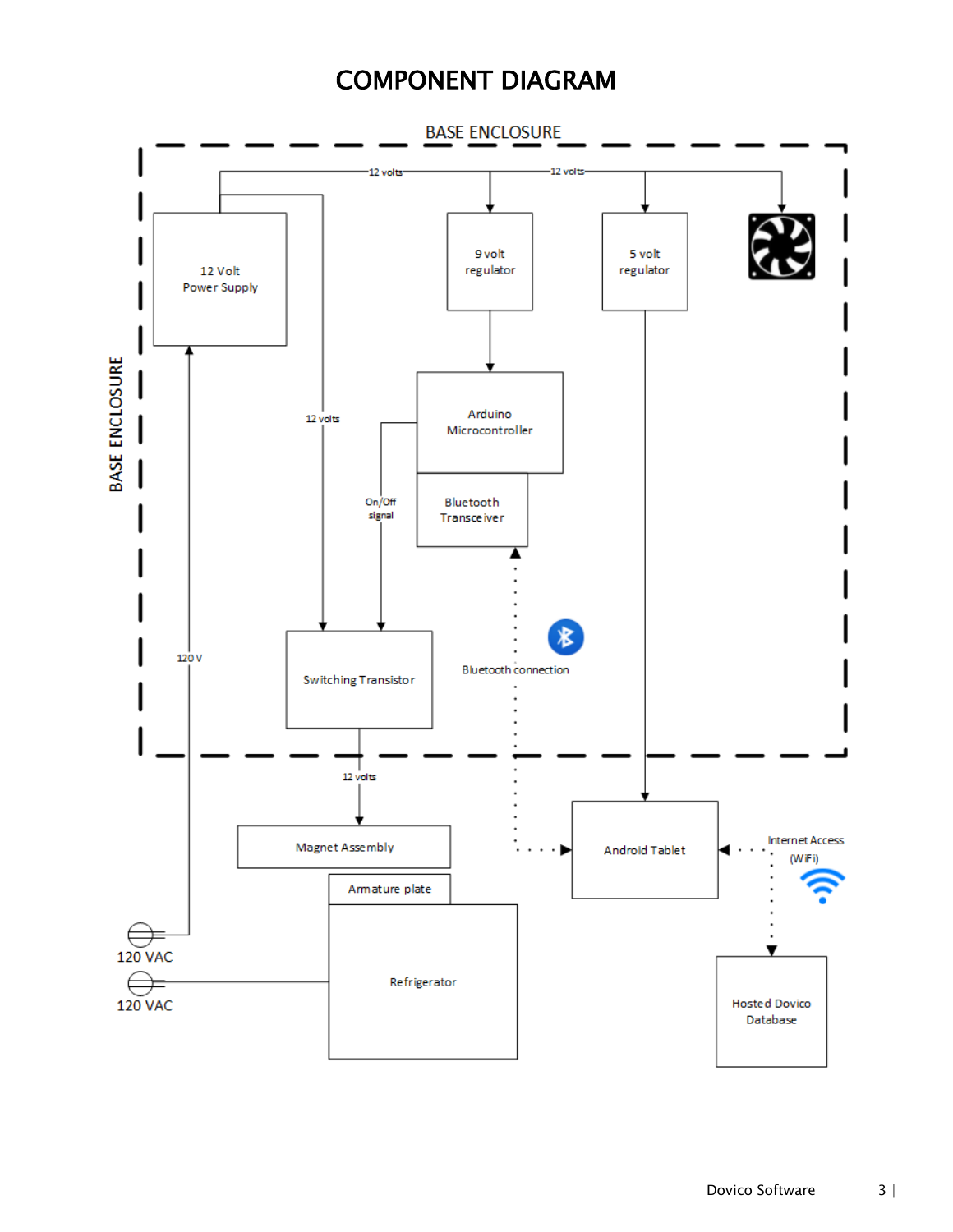











Miscellaneous photos of the completed time tracking fridge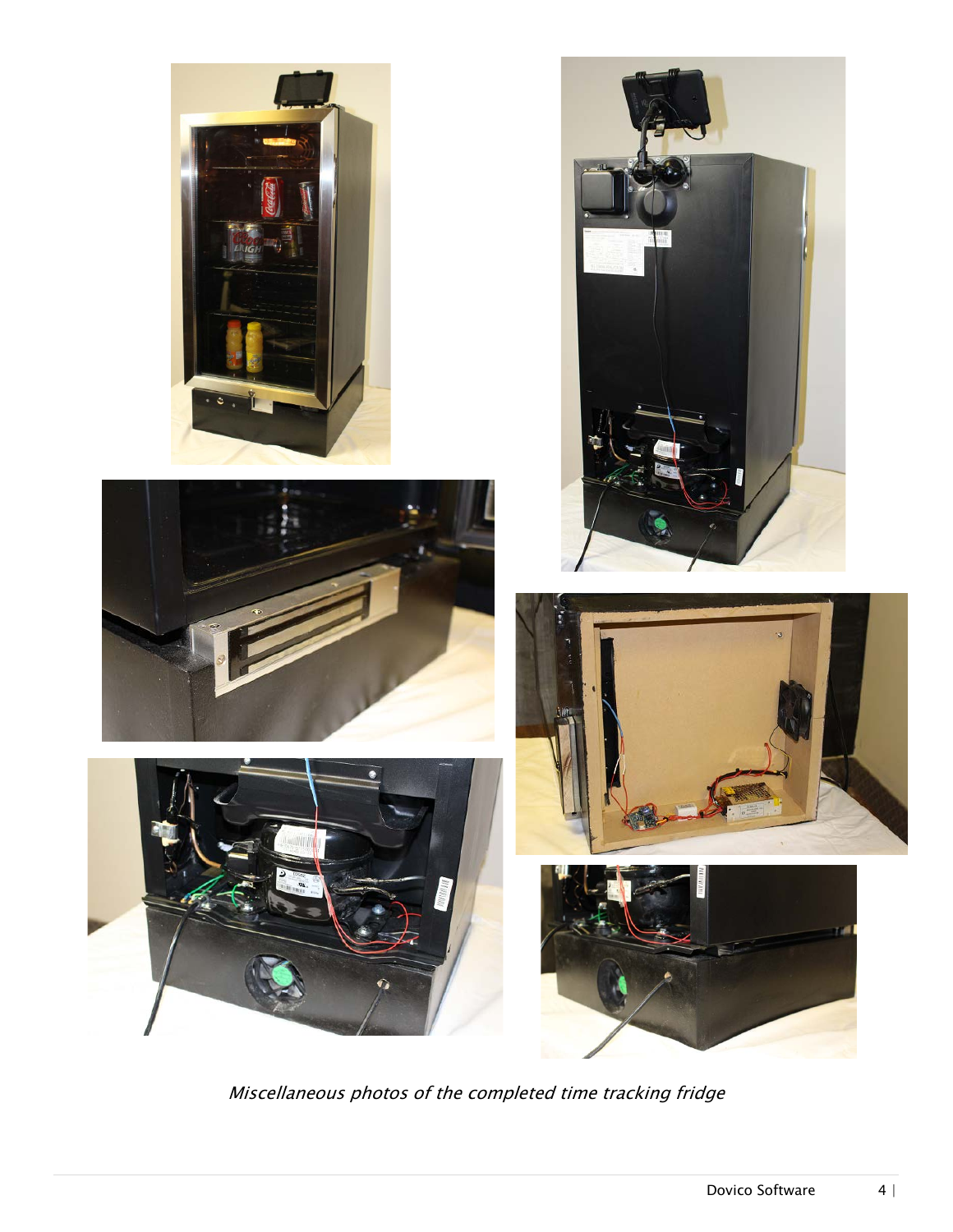# Magnetic lock

The magnetic lock is a simple 2 component system. (1) The magnet assembly, which is turned on/off by a microcontroller, is attached to the custom base enclosure. (2) The armature plate, which is attached to the refrigerator door, is attracted to the magnet assembly when the magnet is energized. How you mount each component will depend on your refrigerator. We chose to mount it to the bottom because the refrigerator is a small bar fridge and it is a bit more esthetically pleasing.



You could use an electro-mechanical lock assembly instead of a magnetic one.



When the magnet is turned on, the armature plate is pulled towards the magnet.



We locally sourced a right angle bracket to attach the armature plate to the door. A wooden spacer was added to bring the armature plate as close as possible to the magnet when the door is closed.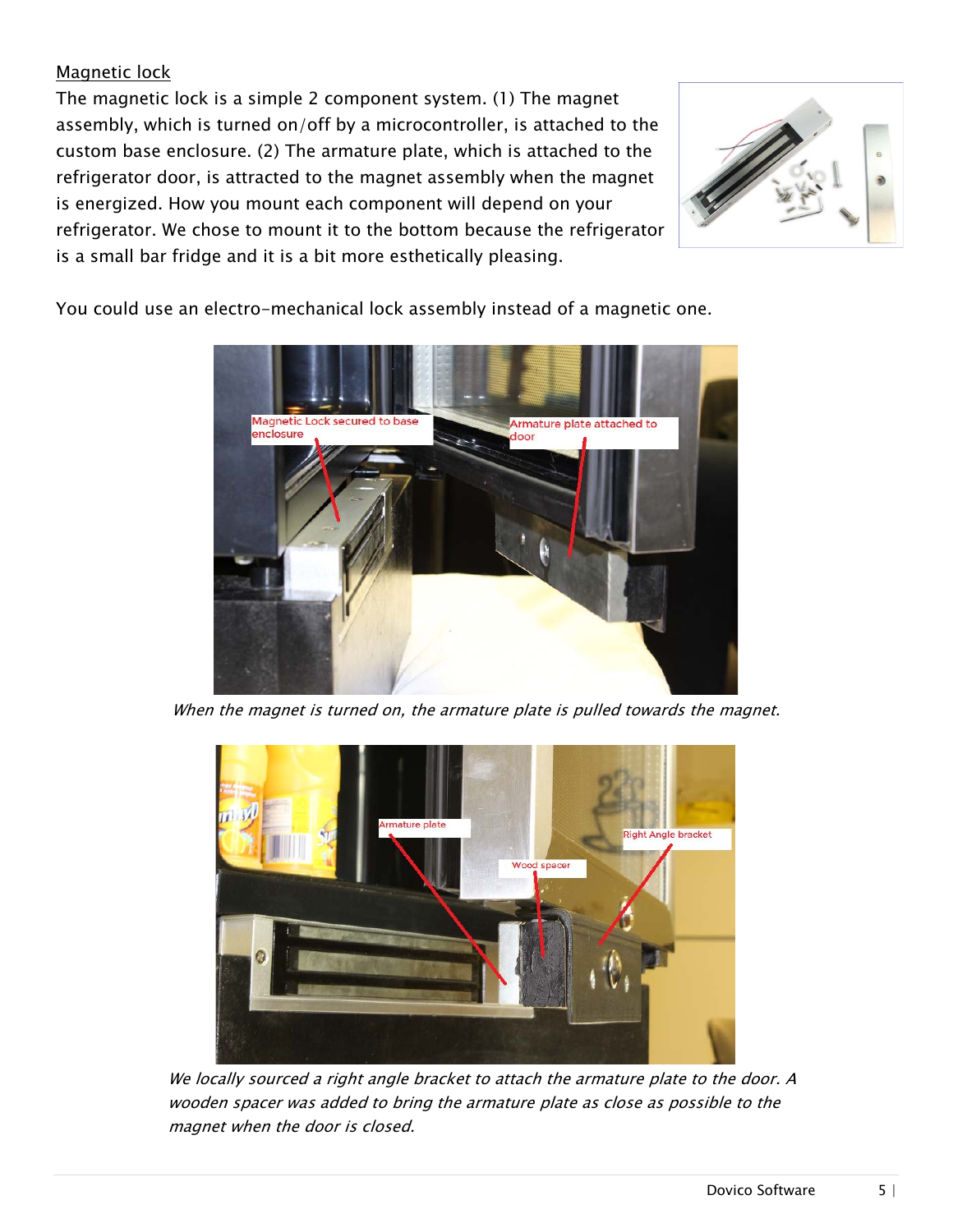# Microcontroller and Bluetooth transceiver

The microcontroller and transceiver assembly has two jobs: (1) It controls whether the magnetic lock is energized (locked) or not, and (2) it communicates with the Android app to check if the trigger target level has been reached. The communications with the Android app is done using a Bluetooth transceiver module that connects to the microcontroller. The Bluetooth transceiver has to be hand wired to the microcontroller.

If you chose the same Arduino microcontroller that we bought (Arduino Uno R3), we can offer you all the code we wrote to make it work. <http://arduino.cc/en/Main/ArduinoBoardUno>



Microcontroller Bluetooth transceiver



Microcontroller and transceiver assembly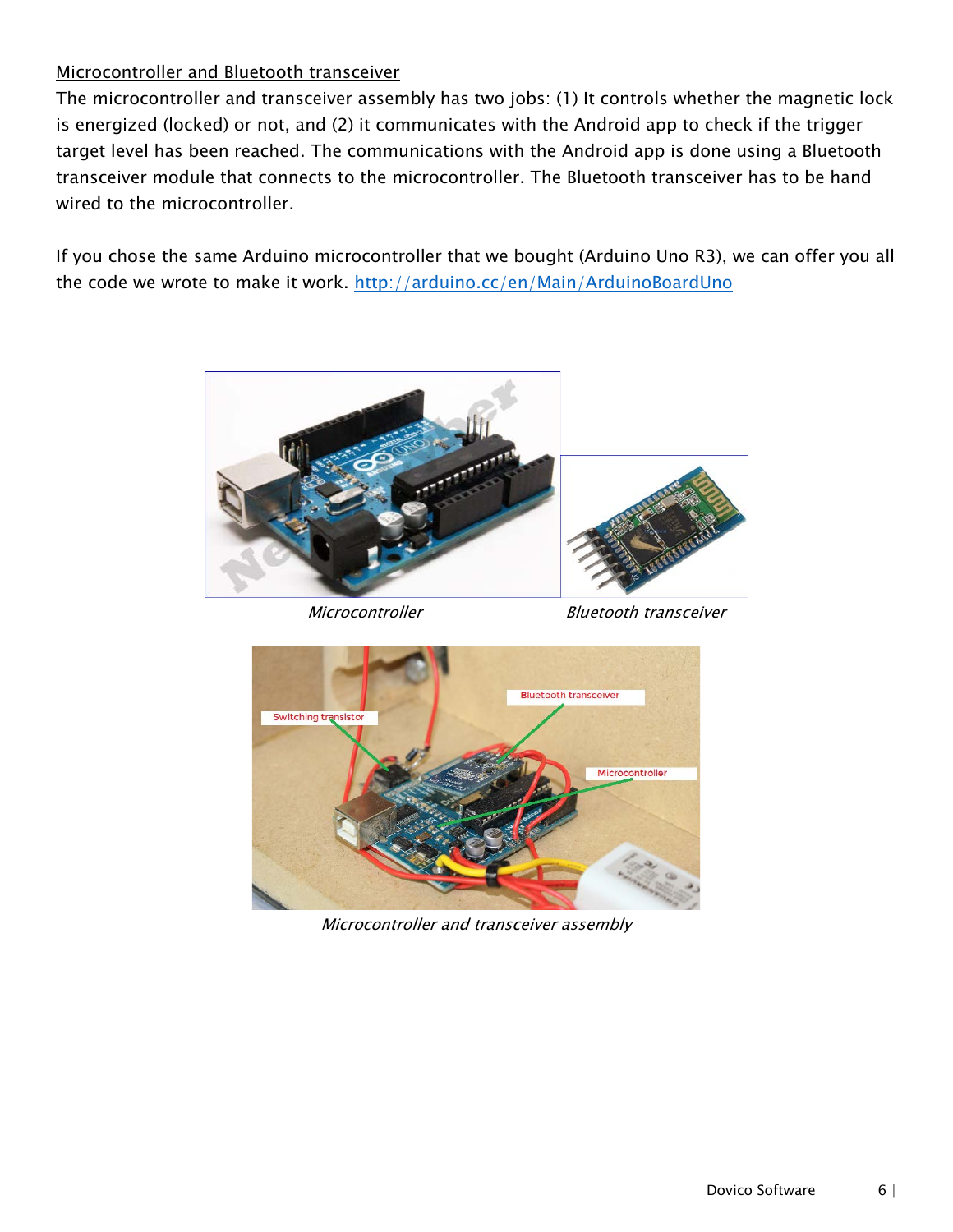# Power Supply

All you need is a 12 volt power supply. It supplies dc power to the magnetic lock. It also powers, via voltage regulators described next, the microcontroller (9 volt) and Android tablet (5v). None of these use a whole lot of current, so 120W supply is plenty of power.

We could have used the Android tablet's own power cable, but we

didn't want to have too many cables coming out of the unit. Our design requires only 2 power outlets: one for the refrigerator and one for the power supply.

## Voltage regulators (5v and 9v)

Use 2 different voltage regulators. A 9 volt regulator that powers the Arduino microcontroller and a 5 volt regulator that powers the Android tablet. NOTE: If your power supply also has a 5 volt output, you can use it to power the tablet instead of a 5 volt regulator.



## **Switching Transistor and Diode**

A NPN switching transistor is used to control the 12 volt signal to the magnetic lock. The diode (1N4001) is used to prevent back voltage from damaging the electronics when power is removed.





Switching transistor and diode wiring diagram



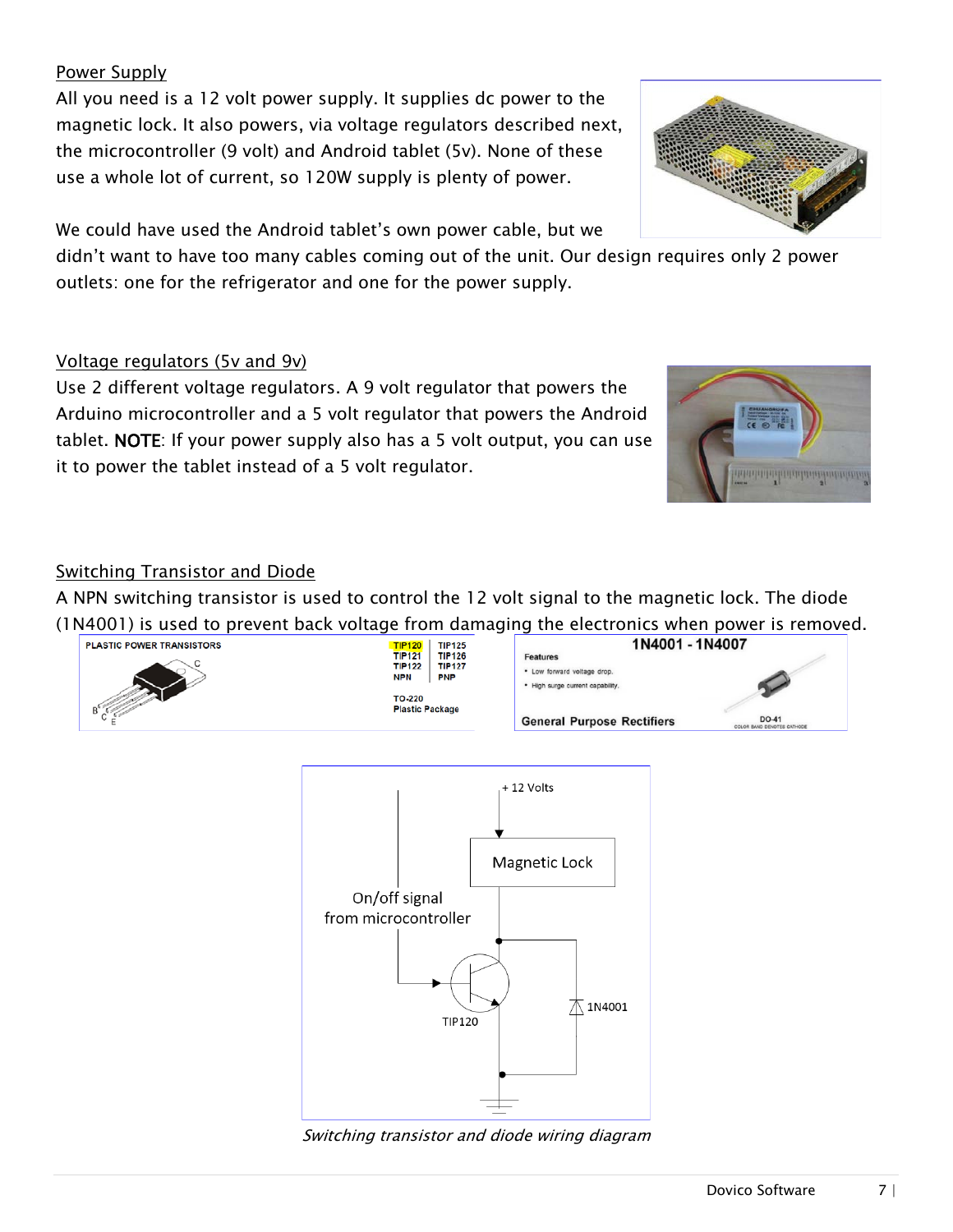#### Ventilation Fan

Because our electronics are completely enclosed, we chose to drill a hole through the back of the base enclosure to add a 12 volt exhaust fan.

# Refrigerator - considerations

Try to determine where the fridge will be positioned so you can get the door hinged on the correct side. Ideally, the magnetic lock and armature plate would be placed close to the refrigerator's handle. This is especially important on a full sized refrigerator. However this may require you to drill holes in your refrigerator's body. Dovico's refrigerator is a small bar fridge, so we were able to get away with placing the magnetic lock assembly at the bottom.

# Base enclosure

The base enclosure contains the power supply, voltage regulator, microcontroller, etc. Depending on the size of your enclosure and the air flow around it, you will probably want to include some ventilation holes/slots or a fan. We added an exhaust fan. Our enclosure is made of wood which also doubles as a base for the refrigerator.





Close up of magnet and armature with door closed



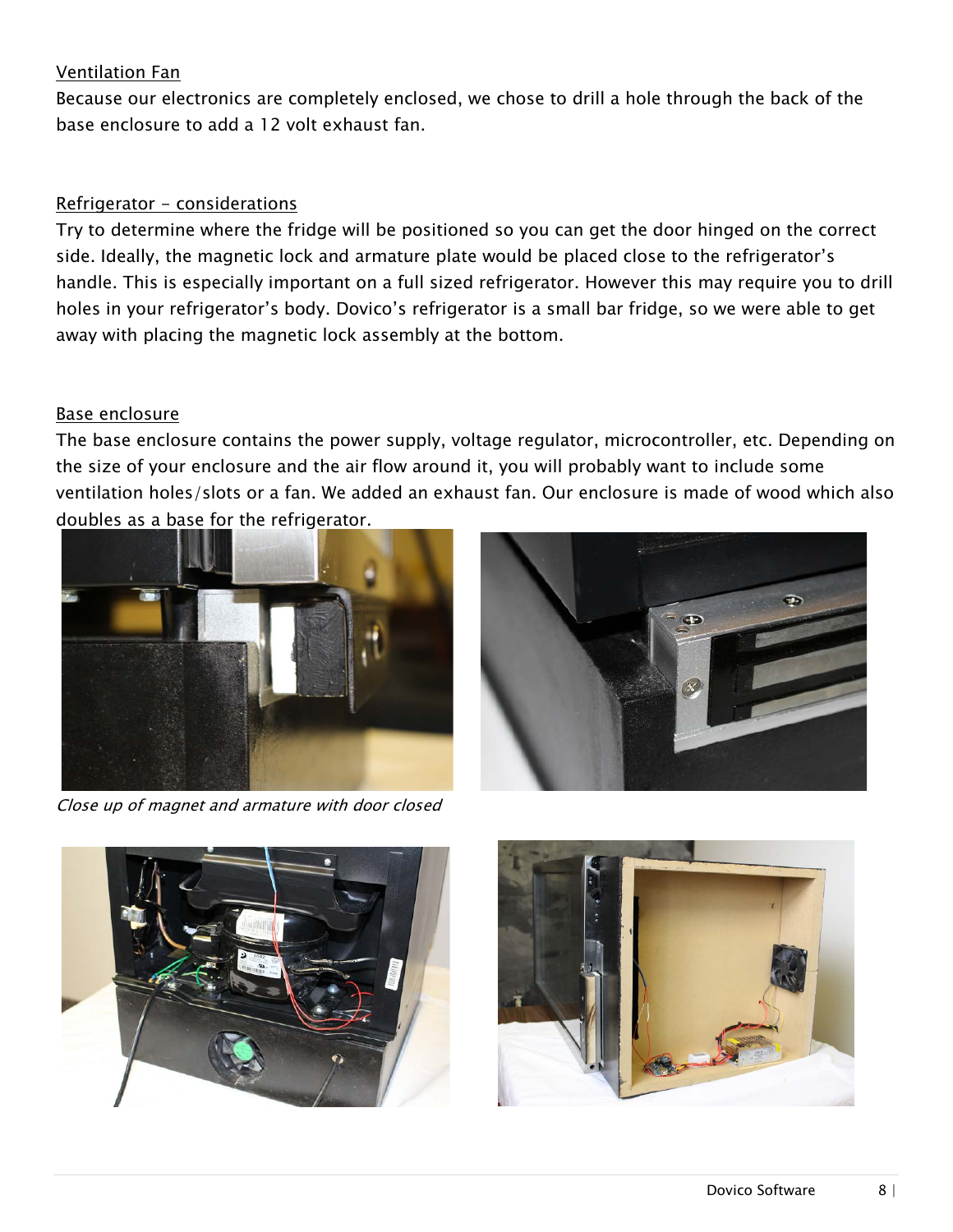

# Android device

The Android device can be a smartphone or tablet. We chose to use a tablet and mount it to the refrigerator so everyone could monitor the target's progress during the week. Any Android device will suffice as long as it has Bluetooth capability.

| 国道                                           | <b>8 ◆■7:25 AM</b> |
|----------------------------------------------|--------------------|
| Settings                                     |                    |
| Setup                                        |                    |
| Date Range to verify:                        |                    |
| Current Week ○ Previous Week<br>$\odot$      |                    |
| Time Entries to verify:                      |                    |
| Approved Under Review Not Submitted Rejected |                    |
| Change<br>Unlock Start Time: 02:30 PM        |                    |
| Change<br>Re-Lock Time: 04:00 PM             |                    |
| 100<br>Unlock Percentage:                    |                    |
| Apply                                        |                    |
|                                              |                    |
|                                              |                    |
|                                              |                    |
| Ū                                            |                    |

App setup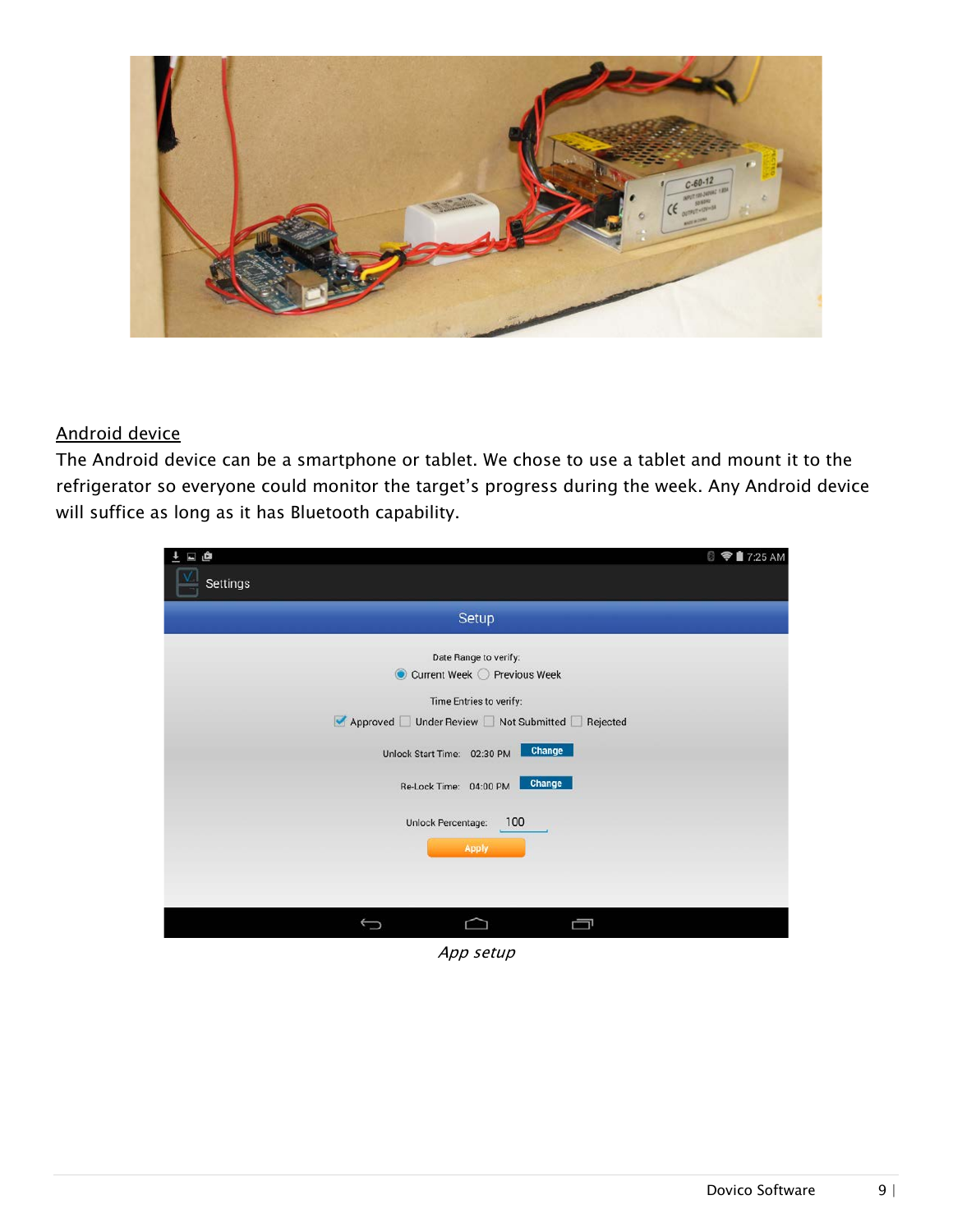| ن ف<br>Dovico          |                                         | <b>□ 令自</b> 7:25 AM<br>ŀ |
|------------------------|-----------------------------------------|--------------------------|
|                        | Dovico Timesheet Time Submission Status |                          |
|                        |                                         |                          |
|                        | 4.55%                                   |                          |
| 0.0% - Terry Belliveau |                                         |                          |
| 0.0% - Wendy LeBlanc   |                                         |                          |
| 0.0% - Yves Doucet     |                                         |                          |
| $0.0\%$ - test test    |                                         |                          |
| 100.0% - Luc Melanson  |                                         |                          |
|                        | Ù<br>$\Box$<br>$\overline{C}$           |                          |
|                        | Main Screen                             |                          |
|                        |                                         |                          |
| ن ق +                  |                                         | <b>■ マ■7:25 AM</b>       |
| Dovico                 |                                         | ł                        |
|                        | Dovico Timesheet Time Submission Status | Lock                     |
|                        |                                         | Unlock                   |
|                        |                                         |                          |
|                        |                                         | Refresh                  |
|                        | 4.55%                                   |                          |
| 0.0% - Terry Belliveau |                                         |                          |
| 0.0% - Wendy LeBlanc   |                                         |                          |
| 0.0% - Yves Doucet     |                                         |                          |

 $\supset$ Main screen with Manual Lock/Unlock

Ù

If you choose to mount your tablet to the refrigerator, you will need to find a bracket for your device. The piece of transparent plastic you see in the photo below was attached because the refrigerator's painted surface was not smooth enough for the suction cups to work properly.

 $\overline{C}$ 

100.0% - Luc Melanson



Tablet mounting bracket